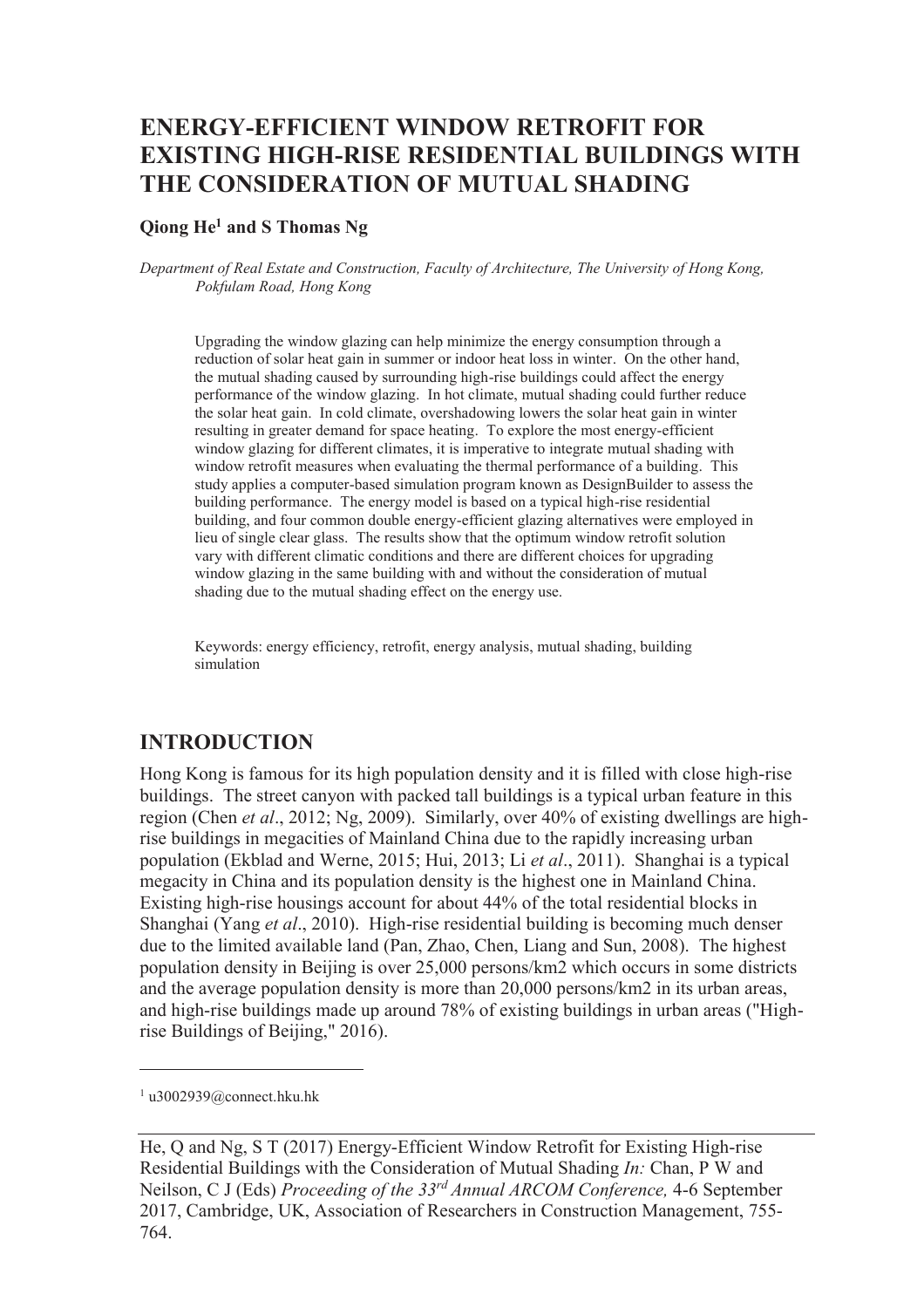The mutual shading effect due to surrounding high-rise buildings helps reduce up to 14% cooling demand in Hong Kong (Lam, 2000a). If shading effects from nearby buildings are neglected, the energy use of the control building would be over-predicted in this region (Lam, 2000b). The mutual impact among proximal buildings should be considered into the building energy analysis because the energy demand in a building without surrounding shading is underestimated by up to 23.1% during summer period and overvalued by 44.8% in winter compared to the same building considering the mutual shading from its neighbouring buildings in the United States (Pisello *et al*., 2012). The nearby obstructions strongly affect the energy consumption for cooling and heating (Pisello *et al*., 2014). Energy savings achieved through retrofit measures with the consideration of mutual shading is higher than reductions observed for stand-alone buildings (Xu, Taylor and Pisello, 2014). Although mutual influence is helpful to reduce energy use for cooling in summer, it still can increase the heating demand in winter due to the less solar heat gain. It can increase the heating demand by 30% in a typical building located in a real urban context with adjoining high-rise buildings in Japan (KAWAI *et al*., 2014). It is a key parameter to assess the real building performance in a real building environment because the difference of energy consumption in a building with and without surrounding buildings is up to 10%.

However, most previous studies focus on the mutual shading effect or building retrofit respectively. Little literature took the mutual shading effect into the energy-efficient building refurbishment. Most of them ignored the effect of overshadowing of surrounding buildings while they selected building retrofit solutions to save energy in existing buildings. But inter-building effect among nearby high-rise buildings is an important factor to affect the building energy consumption and it can offset or enhance the energy performance of a certain retrofit measure in different climates. Therefore, this study is to identify the mutual shading effect on the window retrofit solutions based on previous studies related to individual mutual shading and window glazing upgrading of high-rise buildings. The purpose is to find the most energy-efficient window glazing for high-rise housing to reduce the annual energy consumption of cooling and heating in different climates.

The annual energy consumption of a 30-storey residential building is simulated in the DesignBuilder program with and without surrounding buildings in four types of climatic conditions including mild summer and cold winter, hot summer and warm winter, hot summer and cold winter, severe cold. Four common 6/13mm double window glazing with 13mm air filled are selected to substitute the existing window system to improve its thermal performance based on a stand-alone building and a building network in this study. They are listed out as generic tinted pane and internal generic clear pane(GTGC), glazing with exterior generic clear pane and interior low-e clear pane(GCLC), glazing with exterior low-e clear pane and interior low-e clear pane(LCLC) light, glazing with reflective tinted pane and interior low-e tinted pane(RTLT). Quantified energy saving caused by window glazing and the effect of mutual shading on building retrofit are presented in this research and suitable energy-efficient window glazing is recommended for different climates based on the mutual shading effect.

## **METHODOLOGY**

## **Primary Study Procedure**

The case study was first modelled and simulated without any window glazing upgrade to provide assessment of building thermal performance as the baseline of energy requirements in the typical building. Then, the possible energy-efficient window glazing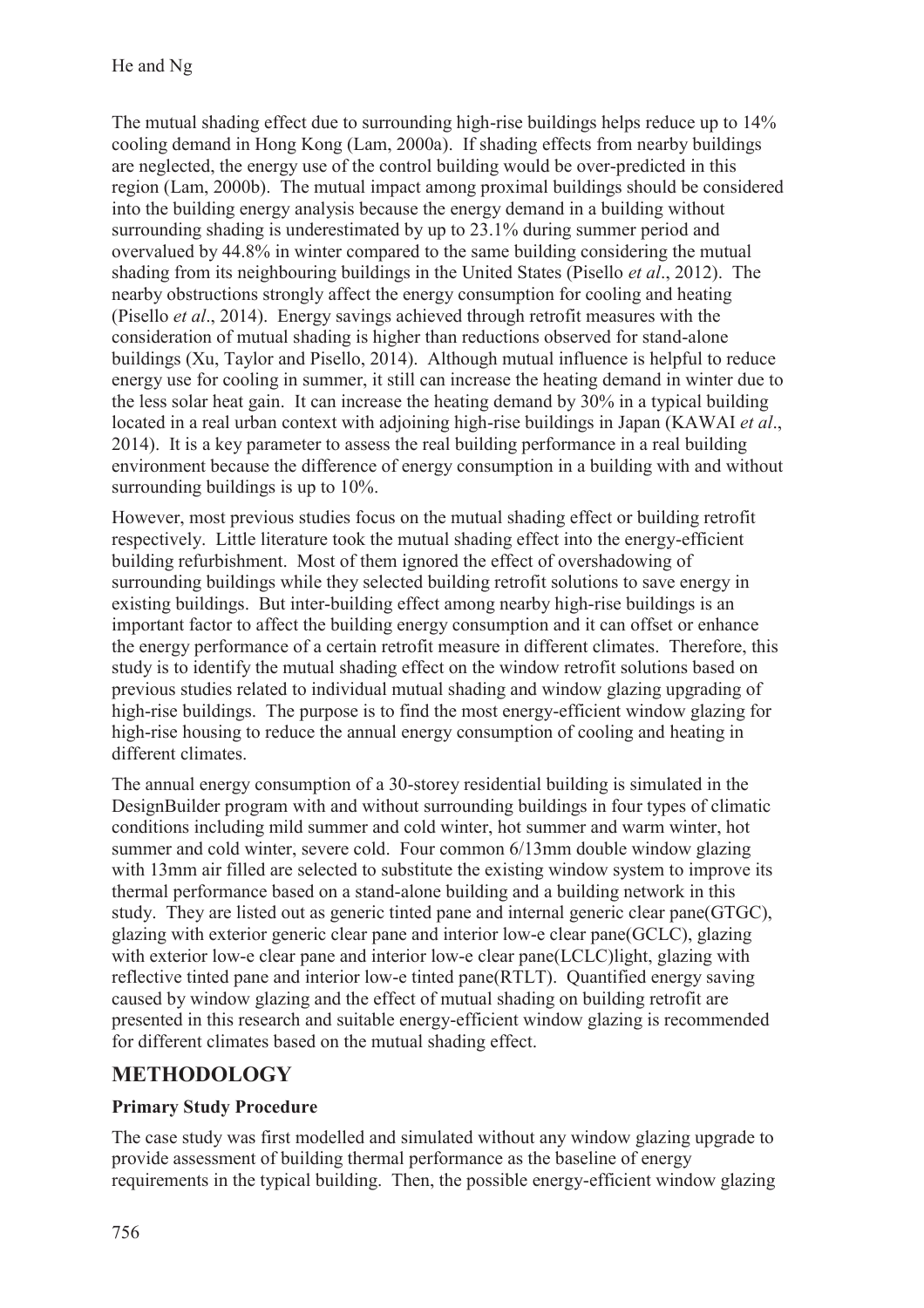for the building envelope retrofit was used to substitute the glazing system of the base model and a series of simulations were conducted to predict the energy consumption of the improved building.

The major research step is shown as following: the first step is to build up a baseline mode of the stand-alone case building in DesignBuilder; the second step is to identify the common proximity between buildings and make assumptions for such space based on literature review; the third step is to evaluate the thermal performance of the case building which applied different double glazing with and without mutual shading; the fourth step is to analyse the effect of the mutual shading on the energy reduction caused by window glazing alternatives ;the fifth step is to find the most energy-efficient and appropriate glazing system in a real building context in different climates.

#### **Computer-based Simulation**

DesignBuilder was used to predict the energy consumption in this study, which has a powerful database and complex models to evaluate the energy performance of buildings (Tronchin and Fabbri, 2008). It can provide abundant templates for various types of building parameters and it can help users select most appropriate parameters for energy analysis (Wasilowski and Reinhart, 2009). It is based on the simulation engine of the latest EnergyPlus. This simulation engine has become one of the state- of- the- art and most powerful energy analysis tool for professionals (Henninger, Witte and Crawley, 2004). Many previous studies have applied DesignBuilder to evaluate the thermal performance of buildings and they have proved its accuracy and adaptability (Fasi and Budaiwi, 2015; Radhi, 2010; Reinhart and Wienold, 2011).

### **Validation of the Base Model**

After developing the base energy model, the validation procedure was carried out by following the ASHRAE Guideline 2002 and DOE 2008. The primary purpose of the validation is to reduce the difference between the simulated energy consumption and realistic building performance. The validation process is useful to identify the improper assumptions in the base energy model and adjust them to match the realistic indoor temperature set, operation schedule, and local weather conditions. The validation procedure contains an iterative process including simulation run (first step), calculation and comparison (second step) and fine tuning (third step) and then repeat the same process again until the discrepancies between the simulated results and real energy consumption was reduced to meet the requirements mentioned before.

Since the energy bills of this case building are confidential, this research adopts publically available sources for the validation of baseline model. Hong Kong Energy End-use Data and the public housing statistics are published annually that can reflect the energy consumption in public residential buildings. The average annual energy consumption per floor area can be extracted from the public data and it was used for validating the simulated energy consumption of the base model of the typical building. According to published energy use in public dwellings, the annual energy use for each floor area is appropriate 273kwh/m2 for space conditioning, domestic hot water, lighting and others that consumes about 21%, 19%, 7% and 53%, respectively (Cheung *et al*., 2005; EMSD, 2015; Bojic *et al*., 2001). For the simulated baseline model, the annual energy use per floor area is around 285kwh/m2. The predicted energy use in the baseline model is very close to published benchmark of energy consumption in public housing in Hong Kong. In terms of the simulation result, the energy distribution ratios are 25% for cooling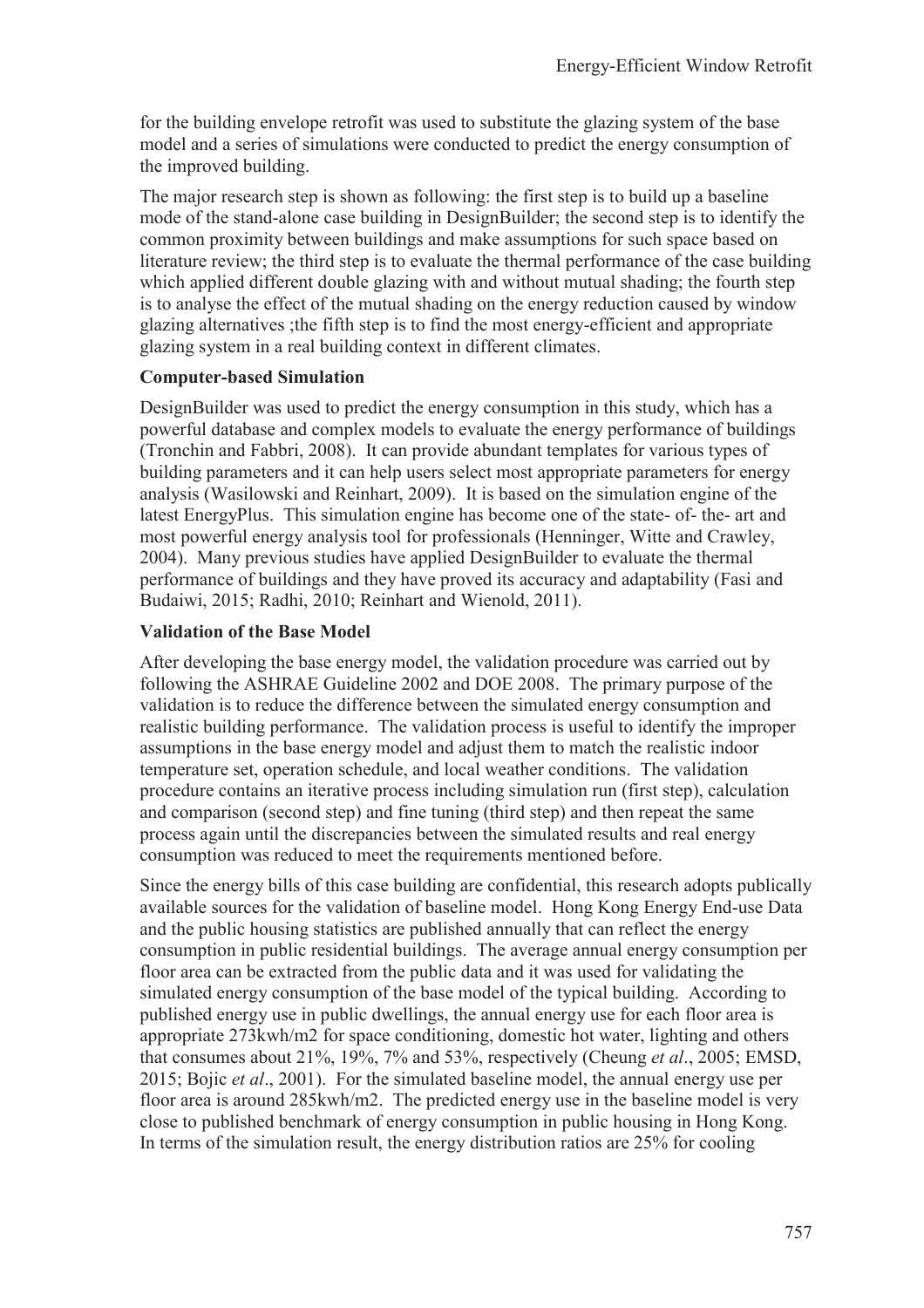demand, 17% for domestic hot water, 8% for lighting and 50% for other building loads, which is very close to the real situation in this type of building.

## **Description of a Case Building**

A typical 30-storey high-rise residential building in Hong Kong was chosen for the energy simulation by using the DesignBuilder program. The same case is also applied to predict the mutual shading effect on building thermal performance in other climates. There is no insulation consideration in the reference building since most existing old high-rise buildings did not consider insulation when they were built in selected cities including Hong Kong, Beijing, Shanghai (Yang, Lam and Tsang, 2008; Yu, Yang and Tian, 2008). Its window-wall ratio is 30% and the window glazing is 6mm single clear glass with the aluminium frame without the thermal break. There is no shading device on the typical building. The major structure of wall is cement plaster, concrete block and cement plaster from the outer side to the inner side. The configuration of roof is complicated and there are seven layers in all. The outermost and innermost material is clay tile (10mm) and cement plaster (20mm). Meanwhile, the functional components include the polyurethane foam (50mm), bitumen sheet (1mm) and the reinforced concrete (150mm) from the top to the bottom layer. The cooling operation period of the case building is set from 1pm to 7am of next morning (Bojic *et al*., 2001; Bojic, Yik and Sat, 2002). To meet the indoor thermal comfort and reduce the energy use, the temperature set point of air conditioning is assumed as 24℃ in selected cities (Cheung, Fuller and Luther, 2005).

There are several neighbouring high-rise buildings surrounding the typical building on its four directions. The aspect ratio (building height-to-width ratio between buildings, H/W) is a direct parameter to reflect the density of high-rise buildings and the thermal environment of the reference building. It has a close relationship with the mutual shading effect of nearby buildings. The aspect ratio (H/W) of the reference building is larger than 2.0 on each direction and this study assumes that the canyon H/W ration is 2.0 for the case building's thermal environment on four major orientations in order to simplify and simulate the mutual shading effect of adjacent buildings. The same H/W on different directions was a hypothetical situation but it is beneficial to model the outdoor thermal environment in a simplified way and it can help identify the mutual shading from the surroundings. After modelling the nearby space, the study focuses on the thermal performance of upgrading reference building with and without mutual shading in term of its energy consumption for heating and cooling.

## **RESULTS AND DISCUSSION**

Mutual shading effect on thermal performance of window glazing in mild summer and cold winter climate. To describe the potential effect of mutual shading of nearby buildings on the energy-efficient window retrofit in cold climate, the annual energy demand for cooling and heating in a typical building located in Beijing was evaluated. The double glazing applied in this study has two layers of different type of glass including low-e glass, generic glass and reflective glass with a 13mm air filled in between two glass layers as described in table 1.

In cold climate such as Beijing, the overall cooling demand is less than its total heating demand. When considering the energy demand during summer and winter, energy analysis is observed from June to August for cooling and from November to March for heating. When the typical building is stand-alone, there is no nearby obstructions surrounding it and the mutual shading effect of adjoining buildings is not considered. In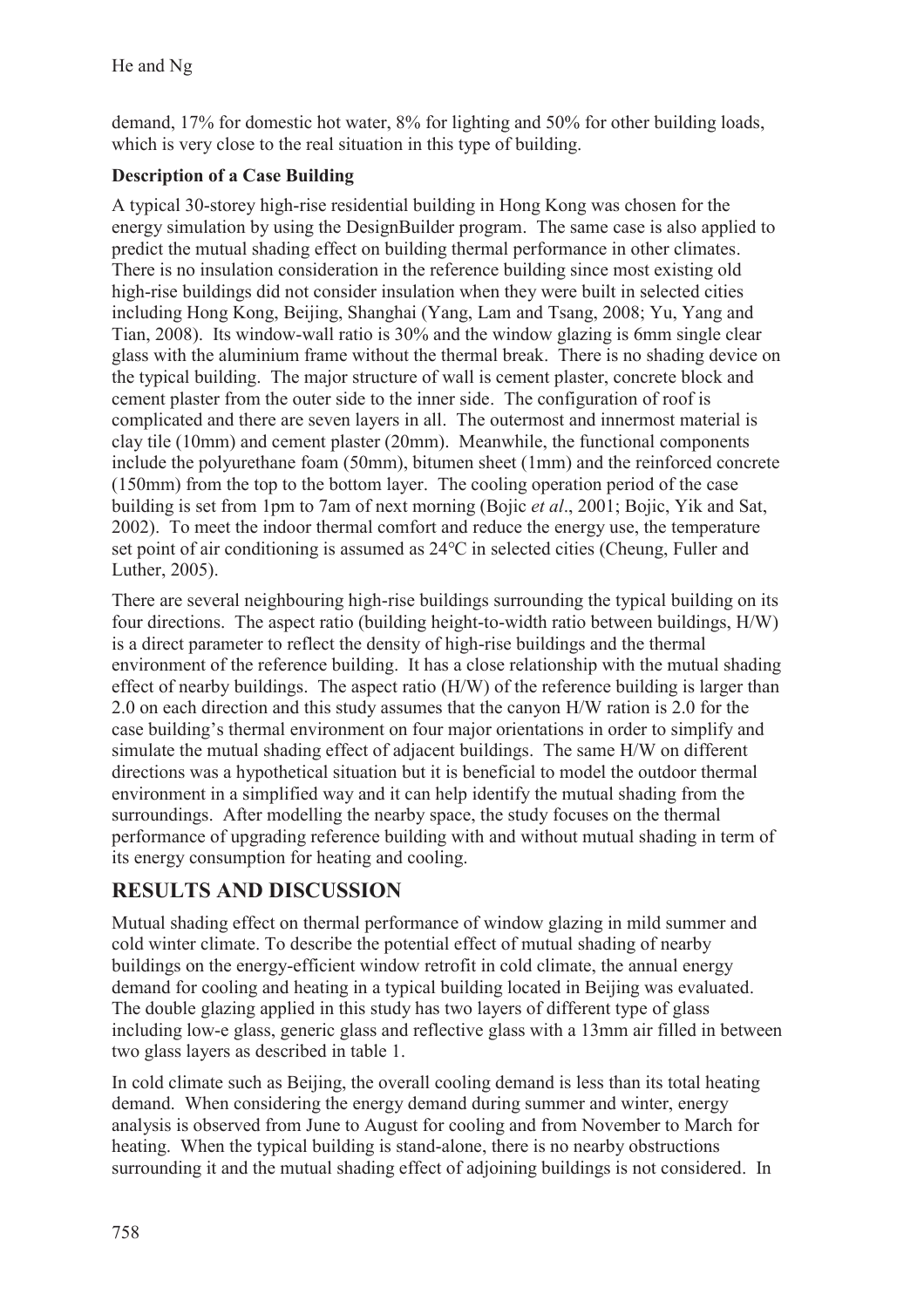this outdoor thermal environment, the employed four types of double window glazing can reduce energy consumption by around10.31% (GTGC), 12.16% (GCLC), 15.44% (LCLC) and 13% (RTLT).

But if taking the mutual shading of the surrounding buildings into account, the total energy reduction caused by window glazing GTGC, GCLC, LCLC and RTLT are 9.6%, 11.58%, 15.06%, 12.69%, respectively. There is no significant difference of the overall energy consumption including heating and cooling in the case building with and without overshadowing from nearby buildings as shown in Figure 1. The effect of mutual shading on the building performance with different glazing is negative in the cold climate but the impact is less than 1%, therefore, it is reasonable to ignore such effect in this region when evaluate the effect of retrofitting measures on heating demand. Obviously, this overshadowing is beneficial to reduce the cooling demand in summer but such impact is not significant, therefore, it is reasonable to neglect this positive effect of overshadowing when evaluating the effect of window upgrading. In all, the mutual shading of nearby buildings can be ignored when analysing the thermal performance of building window retrofit solutions in the cold region.

*Table 1: Thermal characteristics of 6/13mm double window glazing* 

| Type               | Name        | External pane       | Internal pane     | U-value               | <b>SHGC</b> |
|--------------------|-------------|---------------------|-------------------|-----------------------|-------------|
| $6/13$ mm          | <b>GTGC</b> | 6mm generic tint    | 6mm generic clear | $2.66 \text{ W/m2}$ K | 0.501       |
| double<br>glazing  | <b>GCLC</b> | 6mm generic clear   | 6mm Low-e clear   | $1.91 W/m2 \cdot K$   | 0.568       |
| with               | <b>LCLC</b> | 6mm Low-e clear     | 6mm Low-e clear   | $1.35 W/m2 \cdot K$   | 0.483       |
| 13mm<br>air filled | <b>RTLT</b> | 6mm reflective tint | 6mm Low-e tint    | $1.69 W/m2 \cdot K$   | 0.122       |

*Figure 1: Energy reduction caused by different window glazing and mutual shading effect in mild summer and cold winter climate* 



#### **Mutual Shading Effect on Thermal Performance of Window Glazing in Hot Climate**

In hot climate such as Hong Kong, the dominated energy consumption originates from cooling demand throughout the whole year and there is no heating need in winter due to its warm climatic conditions. To assess the impact of mutual shading on the building thermal performance, the energy consumption in the stand-alone case building is the baseline and the changes caused by window glazing upgrading is given as percentage. The results are summarised in Figure 2. As seen in this figure, inter-building effect has a significant impact on the thermal performance of the typical building. When the energy analysis ignores the mutual shading of nearby buildings, upgrading existing window glazing can reduce only less than 10% of the total energy use no matter which double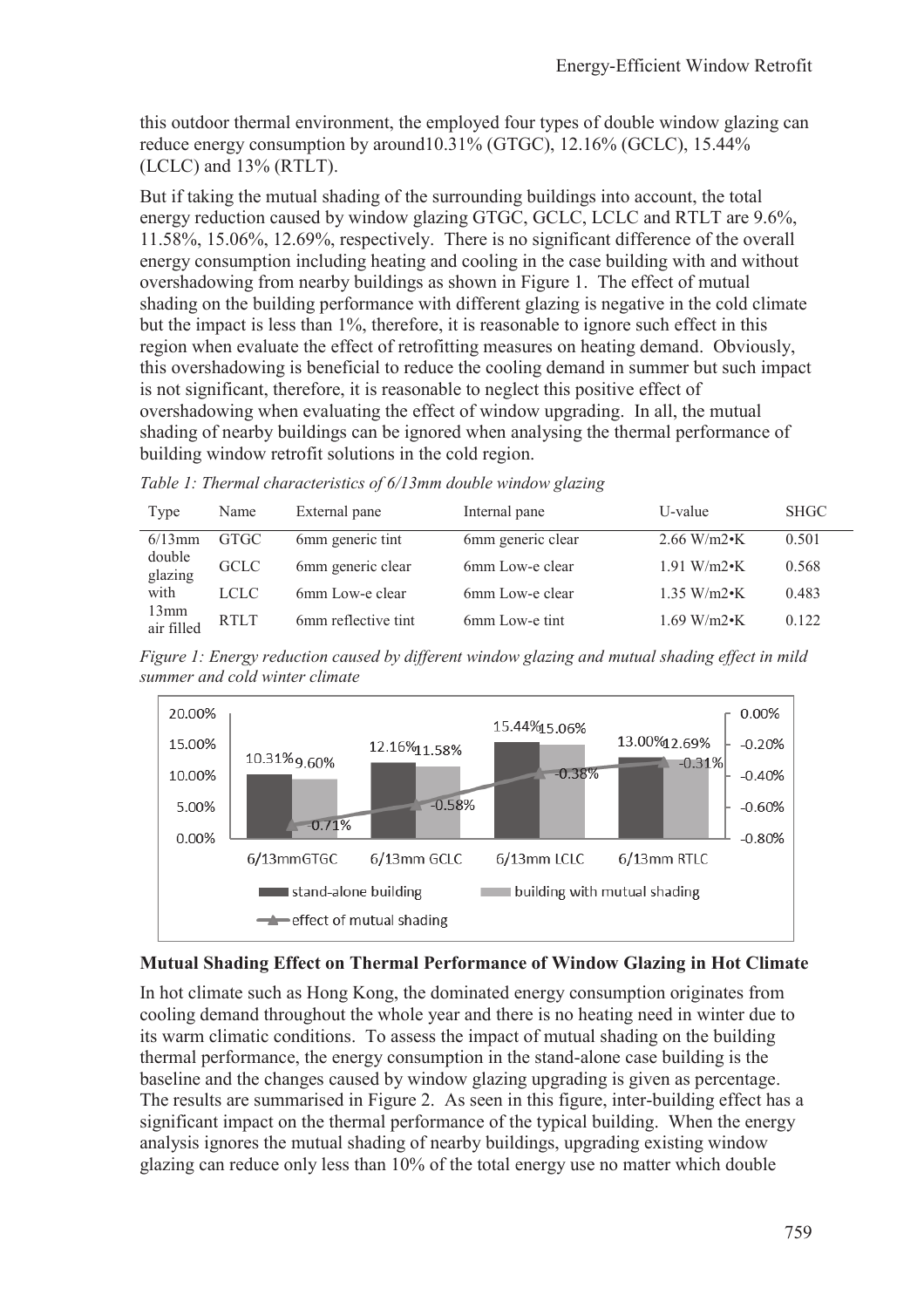type of the window glass is chosen in the range of conventional ones. The most energyefficient one is RTLC with external tinted reflective pane and internal tinted low-e pane, and it can help reduce energy use by 9.3% for a stand-alone building.

But if put the typical building in a building net-work, there will be some mutual shading which is beneficial to reduce the solar heat gain and lead to a bigger positive effect of window glazing on the energy saving. For instance, the energy-saving effect of LCLC glazing can be increased by around 7.5% while consider the inter-building effect. The mutual shading can lead to an increase of the building energy-efficiency and the most dramatic change is up to 7.84% as depicted in Figure 2. Inter-building effect plays in important role to present the thermal performance of window glazing and thus it is an important factor to predict the overall thermal performance of the applied window glazing. Based on this consideration of mutual shading, the best choice for the window retrofit would be changed compared to the stand-alone building. In this hot climate, the energy reductions caused by LCLC and RTLC are very close to each other while taking the inter-building effect into account. On the other hand, the tinted reflective glass may cause some light pollution and it can lead to the lighting demand. In addition, the low-e glass is expensive and thus it is not as practical as other conventional glass pane from the viewpoint of cost. Combining the energy reduction with other important factors, the best solution for window retrofit may be the GTGC glazing while considering the mutual shading which is completely different from the choice in a stand-alone building.



*Figure 2: Energy reduction caused by different window glazing and mutual shading effect in hot summer and warm winter climate* 

## **Mutual Shading Effect on Thermal Performance of Window Glazing in Hot Summer and Cold Winter Climate**

In hot summer and cold winter region such as Shanghai, the indoor environment requires heating in winter from December to February and cooling in summer from June to September. According to the traditional assessment of building thermal performance, the typical building is deemed as a stand-alone building without any mutual shading from its surroundings and the annual total energy consumption in such building is as shown in Figure 3. It is depicted that the biggest reduction is generated by RTLC and it is up to 14.23%, but the glazing GCLC has a lowest contribution to the energy reduction among the selected four types of glass in the stand-alone building.

However, if the case building is in a building context with the mutual shading, the effect of the double window glazing on the energy consumption will be changed as seen in Figure 3. The result shows that glazing GCLC has a better thermal performance with the consideration of mutual shading and it can reduce around 14.77% of the overall energy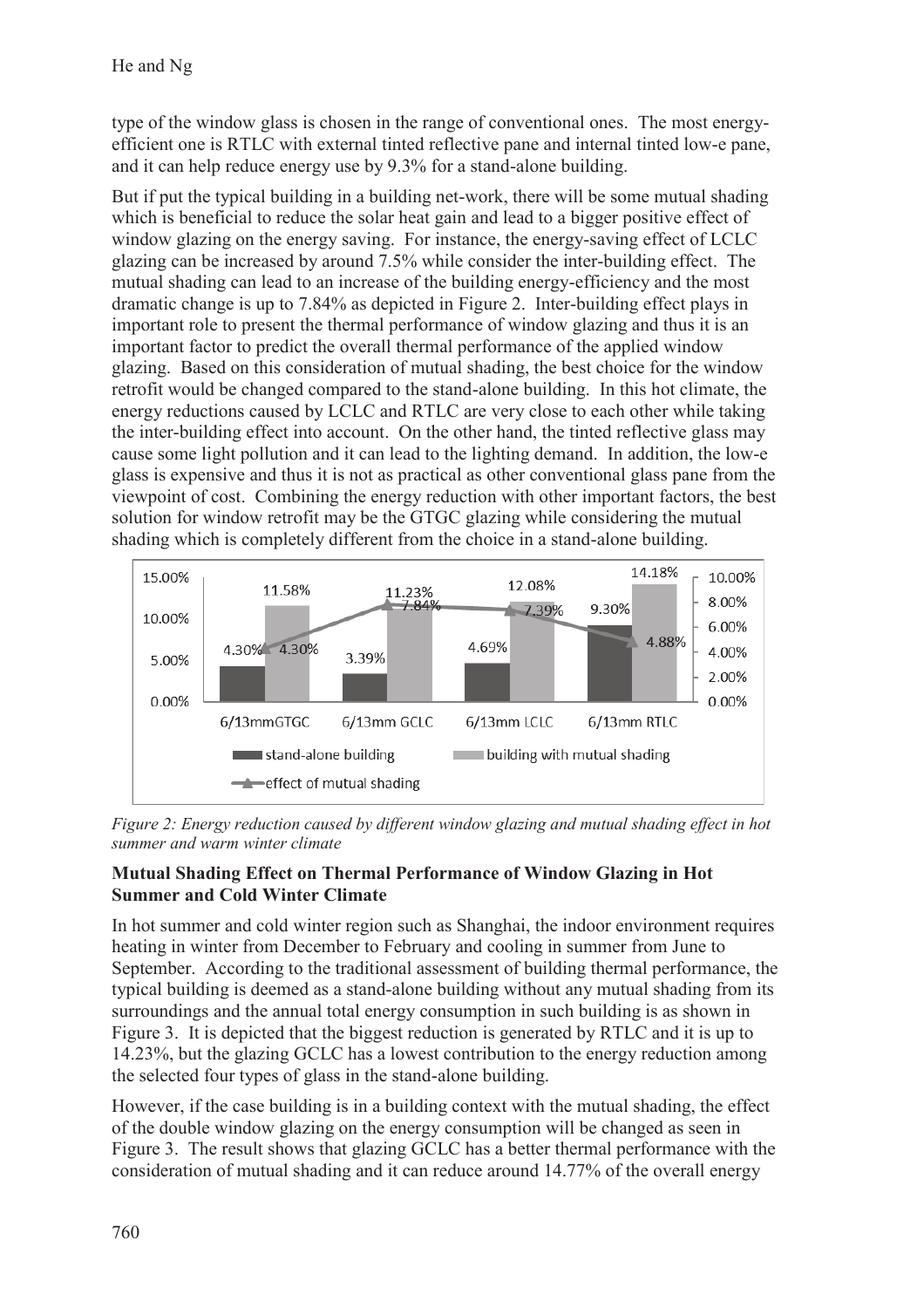used that is close to the reduction caused by GTGC. Although they have similar thermal performance based on the consideration of mutual shading, it could be better to use GTGC for the window retrofit since low-e glass would lead to a higher cost. Meanwhile, the overshadowing is beneficial to improve the impact of LCLC on the building energy consumption and thus the energy saving generated by LCLC was increased by 16.8%. Compared to the most energy-efficient glazing RTLC in this region, there is no significant difference for the energy reduction between them since the disparity is around 2% in a building network. This means that LCLC and RTLC have similar effect on the energy consumption in a building environment with overshadowing, thus it is reasonable to choose any one of them for the building window retrofit. But if ignoring the mutual shading, this difference could increase to 4% and it is impossible to choose LCLC for the improvement of window glazing system.

Regarding the different types of glazing, mutual shading has different impact as seen in Figure 3 but these effects are positive and significant in this climate. The most significant one is to increase the energy reduction by 6.97% and the lowest one is around 4.58%. This positive effect is beneficial to enhance the building energy efficiency and it is necessary to take it into account when evaluate the thermal performance of the building window retrofit measures.



*Figure 3: Energy reduction caused by different window glazing and mutual shading effect in hot summer and cold winter climate* 

## **Mutual Shading Effect on Thermal Performance of Window Glazing in Severe Cold Climate**

In severe cold region such as Harbin, the cold winter lasts for 6 months from October to April but the summer is short and mild without cooling demand. The predominated energy use is caused by heating demand in this climate. To identify the effect of mutual shading on the energy consumption, there are two groups of energy reduction generated by different types of double glazing in the stand-alone building and the same building in a real urban context, as shown in Figure 4. Both with and without mutual shading, the glazing LCLC has the best thermal performance in this region but it can produce more than 20% energy saving in the stand-alone case building. The significant energy reduction is beneficial to improve the building thermal performance and it is rational to choose this glass to replace the existing one.

Obviously, the inter-building effect has a negative effect on the thermal performance of window glazing in this severe cold region. No matter what type the glazing is, the consideration of mutual shading easily weakens its energy performance. This means that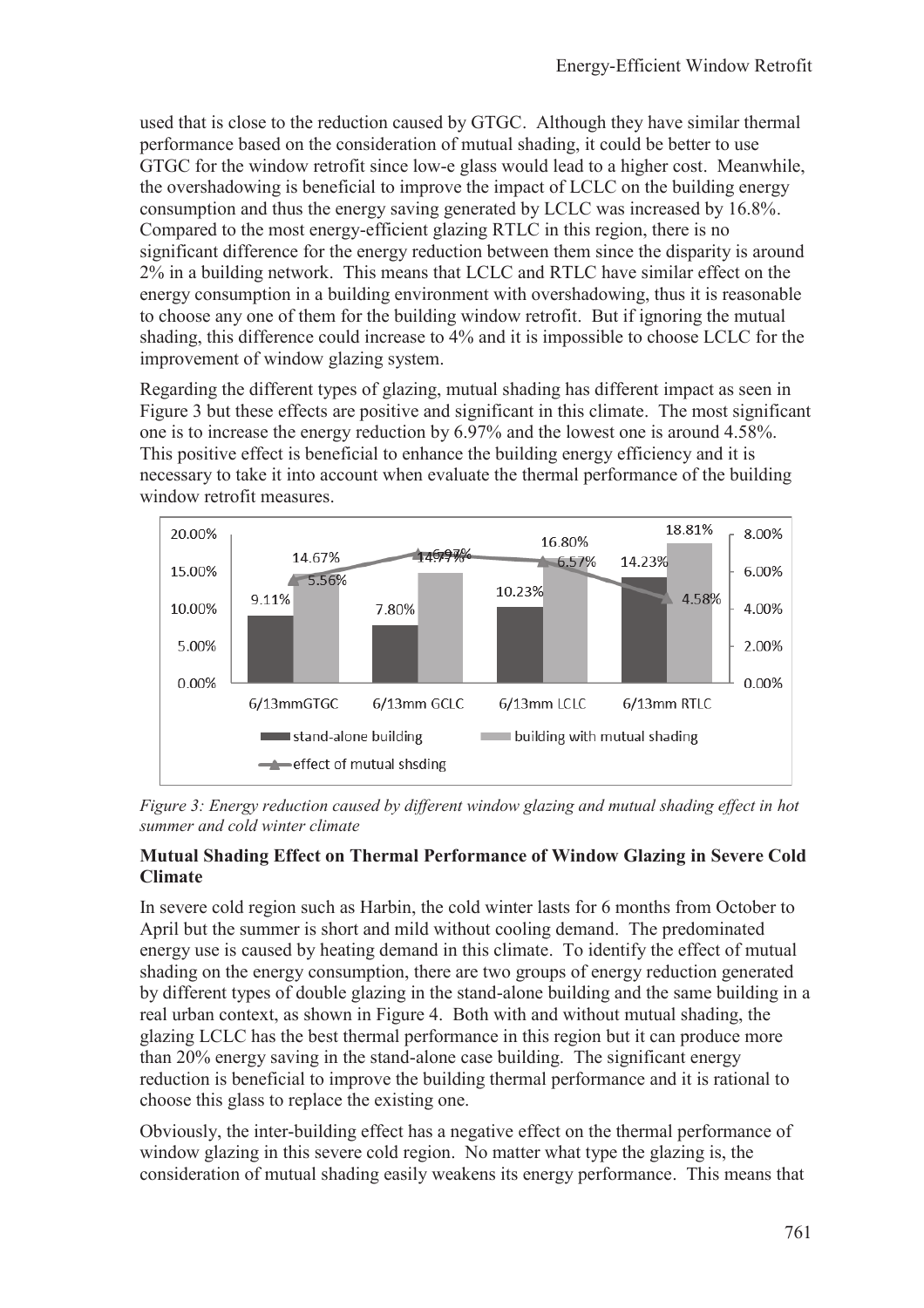the ability of the double glazing to reduce energy consumption in a real building environment is not as good as that in a theoretical urban context without any nearby obstruction in this region. If taking the mutual shading into account, the energy reduction generated by glazing GCLC is very close to that of glazing LCLC as we seen in Figure 3. There are different impacts of mutual shading on window glazing performance that ranges from -2.85% to -7.58%. This significant negative effect of mutual shading cannot be neglected when evaluating the building performance during the process of building window retrofit.

It will be practical and reliable to combine the inter-building effect with the thermal properties of possible glazing alternatives while selecting the most energy-efficient window retrofit measure in such specific climate. It may be practical to use GCLC instead of LCLC when considering the mutual shading effect since the low-e glass is very expensive. But if ignoring the urban context of the case building, there is no double that the LCLC is the best choice due to its much bigger energy reduction. Particularly, any of existing buildings is a real building which is definitely in a real building environment and it is essential to consider the mutual shading from its neighbouring buildings into the energy performance prediction when evaluating energy savings caused window retrofit solutions.



*Figure 4: Energy reduction caused by different window glazing and mutual shading effect in severe cold climate* 

# **CONCLUSIONS**

The findings of this study indicate that mutual shading from neighbouring buildings has a significant impact on the annual heating and cooling demand of a high-rise building. In cold winter and mild summer climate, it almost has no effect on the energy savings produced by the selected double glazing. Apparently, it is unnecessary to take mutual shading into account while evaluating the thermal performance of window retrofit measures in this zone. In hot summer and warm winter climate, the mutual shading is beneficial to reduce the solar heat gain through windows and thus the overall energy reduction caused by the energy-efficient window glazing in a building with mutual shading is far more than that in the same stand-alone building without nearby obstructions. Based on such enhancement, it is convinced that upgrading window glazing can help existing buildings save much energy in hot region. In the hot summer and cold winter region, the effect of mutual shading is close to that in hot summer and warm winter. The overshadowing plays an important role in the assessment process of window thermal performance and it can increase the energy reduction generated by double glazing by up to 6.97%. This significant positive effect provides more choices for decision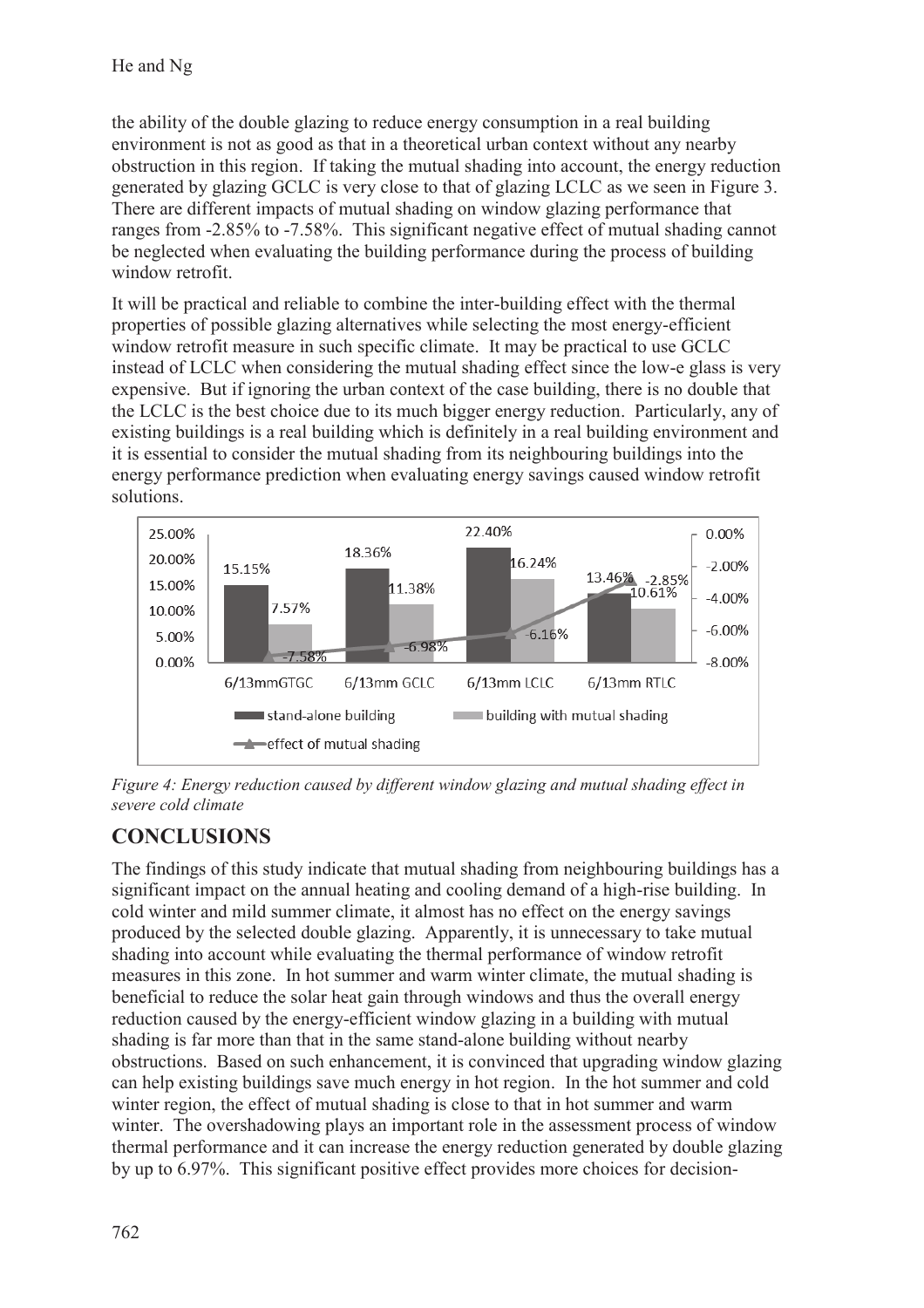maker to select more appropriate window glazing. In severe cold zone, mutual shading has a negative effect on the building energy consumption and the energy saving would be decreased by 7.58% while putting the case building into a real urban context with overshadowing. Double glazing cannot lead to a dramatic energy reduction in severe cold region if deeming a building as a real case located in a real building environment with the mutual shading of neighbouring buildings. Therefore, it is worth evaluating the mutual effect on the building thermal performance while predicting the energy-efficiency of window retrofit measures. It is better to combine the mutual shading effect with the assessment of building thermal performance into making policies or recommendations of building retrofit. From the viewpoint of decision-maker, retrofit designers and other stakeholders, it is highly recommended that choosing energy-efficient building retrofit solutions would better consider the effect of mutual shading of the surrounding obstructions on the target building other than deem a building as an isolated on when evaluating the energy savings produced by retrofit measures in order to guide a practical retrofit direction, make some real energy-efficient designs, promote effective energysaving methods and so forth.

#### **REFERENCES**

- Cheung, C K, Fuller, R J and Luther, M B (2005) Energy-efficient envelope design for high-rise apartments. *Energy and Buildings*, **37**(1), 37-48.
- EMSD (2015) *Hong Kong Energy End-Use Data 2015*. Hong Kong: Hong Kong Special Administrative Region Government, Electrical and Mechanical Services Department (EMSD).
- Ekblad, S and Werne, F (2015) Housing and Health in Beijing: Implications of High-rise Housing on Children and the Aged. *The Journal of Sociology & Social Welfare*, **17**(1), 51-77.
- Fasi, M A and Budaiwi, I M (2015) Energy performance of windows in office buildings considering daylight integration and visual comfort in hot climates. *Energy and Buildings*, **108**, 307-316.
- Henninger, R H, Witte, M J and Crawley, D B (2004) Analytical and comparative testing of EnergyPlus using IEA HVAC BESTEST E100-E200 test suite. *Energy and Buildings*, **36**(8), 855-863.
- High-Rise Buildings of Beijing (2016) *Buildings: Beijing*. Available from http://www.emporis.com/city/100214/beijing-china [Accessed 14th July 2017].
- Hui, X (2013) *Housing, Urban Renewal and Socio-Spatial Integration: A Study on Rehabilitating the Former Socialistic Public Housing Areas in Beijing*. Netherlands: Delft University of Technology.
- Wan, K S Y and Yik, F W H (2004) Building design and energy end-use characteristics of highrise residential buildings in Hong Kong. *Applied Energy*, **78**(1), 19-36.
- Lam, J C (2000a) Shading effects due to nearby buildings and energy. *Energy Conservation and Management*, **41**(7), 647-659.
- Lam, J C (2000b) Shading effects due to nearby buildings and energy implications. *Energy Conversion and Management*, **41**(7), 647-659.
- Laura Pisello, A, Xu, X, Taylor, J E and Cotana, F (2012) Network of buildings' impact on indoor thermal performance. *Smart and Sustainable Built Environment*, **1**(1), 73-86.
- Li, D H W and Wong, S L (2007) Daylighting and energy implications due to shading effects from nearby buildings. *Applied Energy*, **84**(12), 1199-1209.